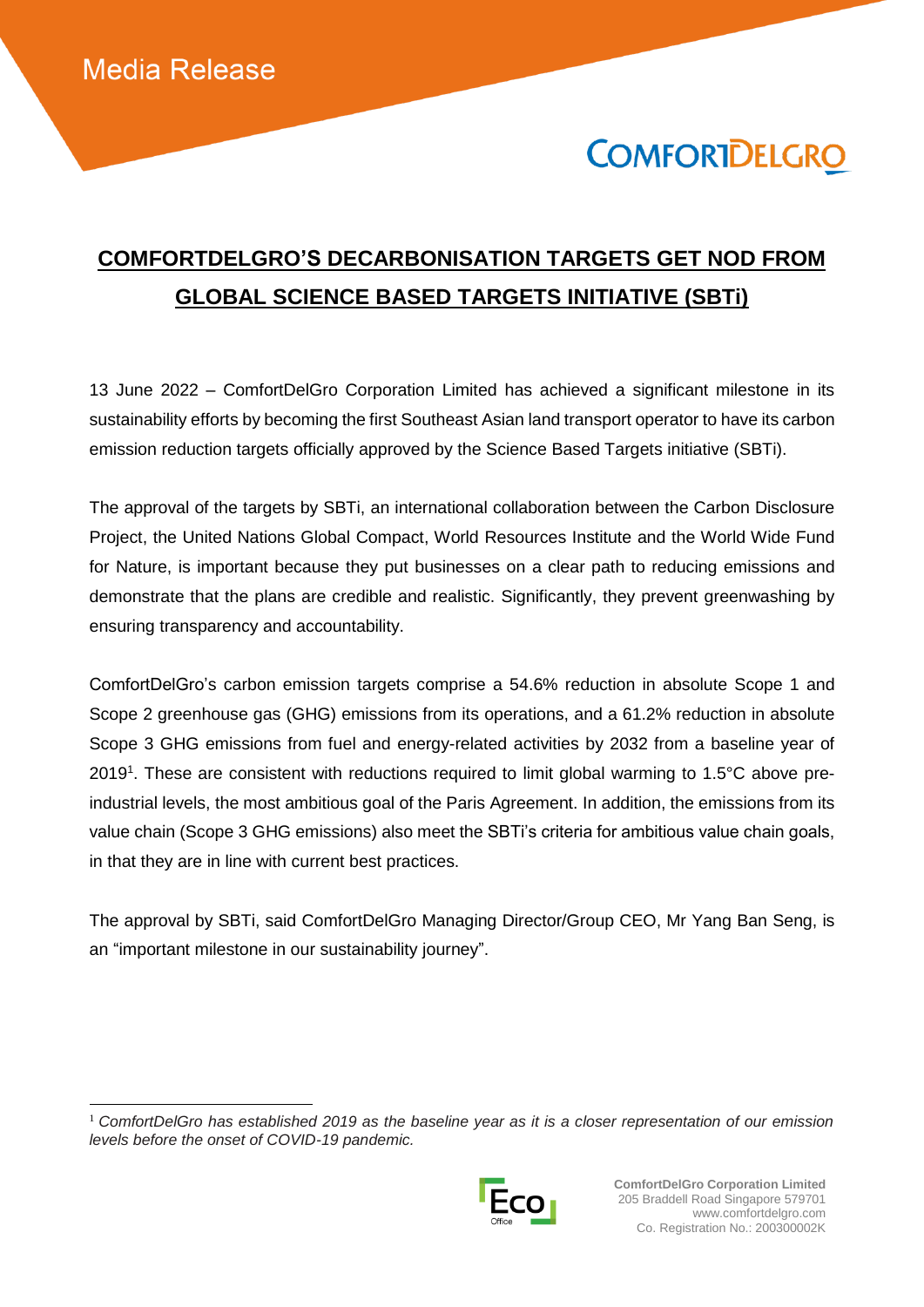He said: "Since our commitment to SBTi in February 2021, we have been looking at how we could, as a Group, develop a viable and sustainable roadmap, including transiting to greener mobility and tapping on renewable energy, so that we are able to achieve these science based targets within the next decade. Our Group Sustainability Office had worked together with all our local and overseas business operations to establish these targets and submit them to SBTi in just 12 months, ahead of the 24-month timeframe that has been given. We are therefore very pleased that SBTi has validated them.

"With maturing electric vehicle (EV) technologies, we are ready to support the decarbonisation ambitions of not just Singapore but also in other countries around the world, which is why we have also joined the Mobility Decarbonization<sup>2</sup> project of the World Business Council for Sustainable Development (WBCSD) to share our experience in decarbonisation and the integration of clean energy vehicles into our fleet," he added.

As a project member, ComfortDelGro will be contributing to WBCSD's Mobility Decarbonisation project by collaborating with them to develop insights on market readiness and share best practices and recommendations to support and accelerate the uptake of electric fleets worldwide.

This, said Mr Jackson Chia, ComfortDelGro's CEO for the Private Mobility Group, is important as the Group increases its global fleet of electric vehicles. Mr Chia, who has just relinquished his role as Group Chief Sustainability Offficer, said: "We have been steadily increasing our presence in the field of electrification in the last six months. From vehicles to chargers, we are now one of the biggest players in electric mobility in Singapore. Elsewhere, we are also growing our fleet of clean energy vehicles and are also participating in trials with green technologies including hydrogen fuel cell buses. The operational experience we gain from these activities are important sources of information – not just for us, but for the world, as we work together to reduce the global carbon footprint."

 $\overline{a}$ <sup>2</sup> *<https://www.wbcsd.org/Programs/Cities-and-Mobility/Transforming-Urban-Mobility/Mobility-Decarbonization>*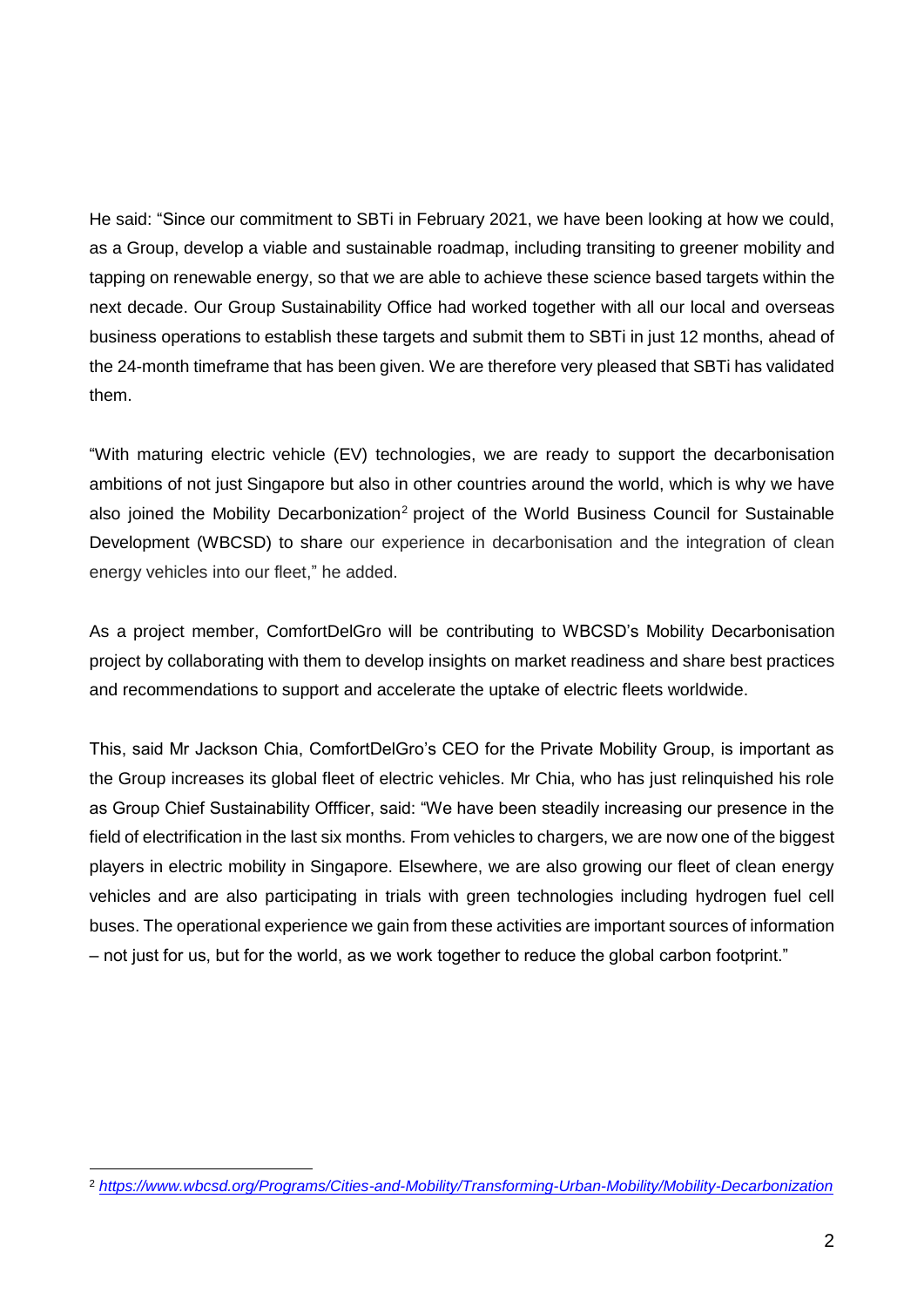Since 2016, ComfortDelGro has been acquiring EVs and integrating them into its vehicle fleets, the most recent being the first batch of 25 BYD e6 taxis that was rolled out on 1 June 2022, with another 75 units scheduled to be delivered progressively by September 2022. The Group's plan is to have up to 1,000 electric taxis in Singapore by the end of 2023. By the third quarter of this year, the Group will also be operating the largest private electric bus fleet in Singapore, and will have more than 600 EV charging points islandwide.

In the United Kingdom, wholly-owned subdiairy Metroline Limited, was one of earliest to embark on its decarbonisation journey. Slightly more than half of its bus fleet in London are hybrids and electric buses, and it is also the operational partner for Transport for London's hydrogen fuel cell vehicles project where it runs 20 such buses.

In Australia, the Group's wholly-owned subsidiary, ComfortDelGro Corporation Australia Pty Ltd (CDC), is the largest hybrid bus operator in Melbourne, having taken delivery of 48 out of 50 hybrid buses. On 1 March 2022, it became the foundation partner in the Geelong New Energies Service Station project, a multimillion-dollar hydrogen mobility development led by Viva Energy. As the foundation partner, CDC is set to operate two hydrogen powered fuel cell electric buses in Geelong, a city south-west of Melbourne, from late-2023. This project will also see the establishment of Australia's first publicly accessible commercial-scale hydrogen refuelling station, along with electric vehicle recharging infrastructure.

In China, where ComfortDelGro operates taxis in nine cities, all new vehicles have to be EVs. Todate, the Group has 6,265 EVs, hybrids and compressed natural gas vehicles out of its combined fleet of 8,825 taxis in China.

ComfortDelGro's sustainability journey began 14 years ago with the introduction of the Group's Green Statement, where it made a pledge towards preserving the environment. Over the past decade, this commitment expanded to include other sustainability issues including social and governance aspects. In 2015, the Group issued its first standalone Sustainability Report. Three years later, a new department specially dedicated to sustainabiity was set up, helmed by a Group Chief Risk and Sustainability Officer who reports directly to the MD/GCEO. The commitment to Environmental, Social and Governance (ESG) issues was increased a notch last year when ComfortDelGro and its two listed subsidiaries set up new high-level Sustainability Committees (SCs)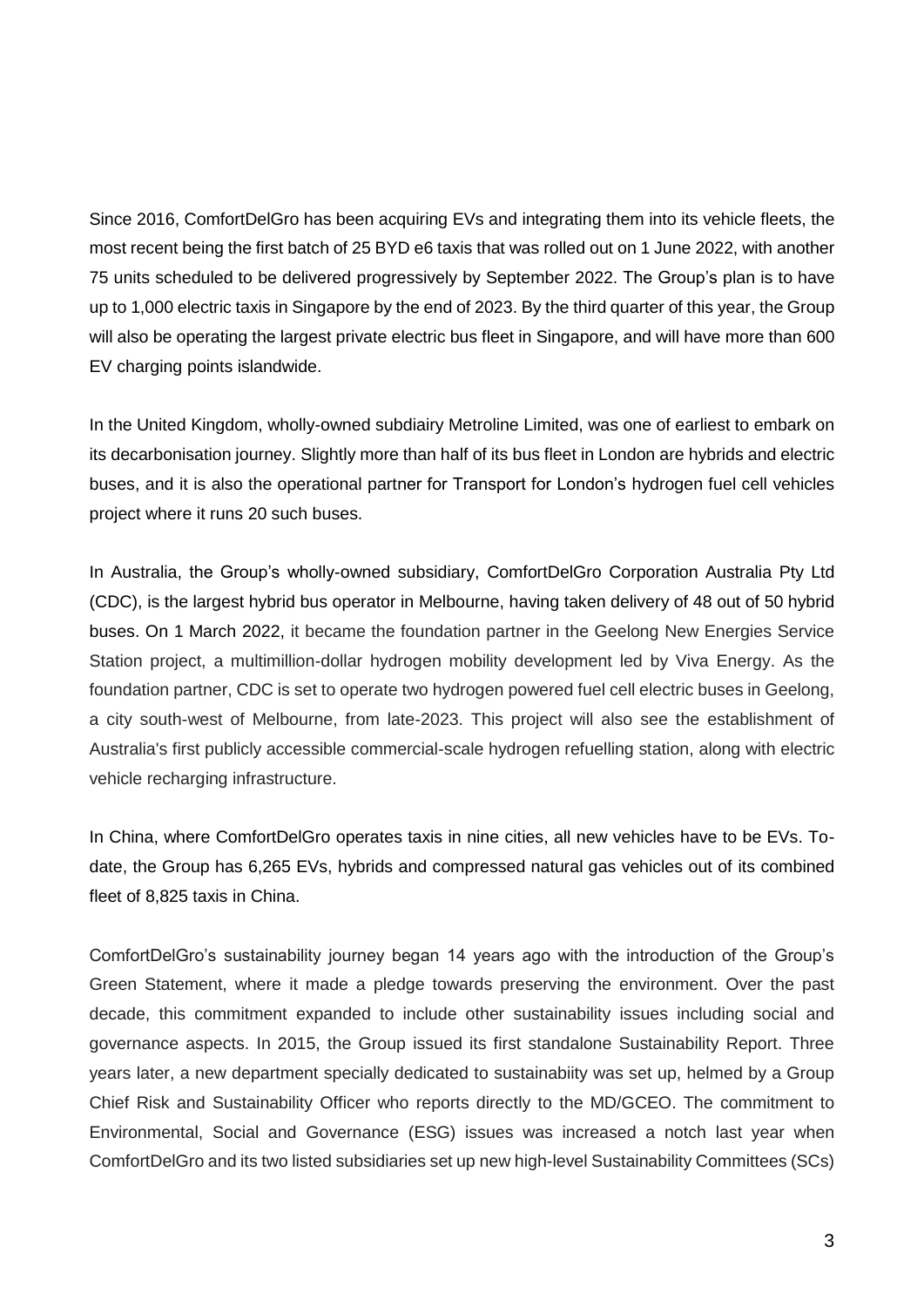at Board level. The SCs at ComfortDelGro Corporation Limited, SBS Transit Ltd and VICOM Ltd provide Board oversight on strategic and investment decisions related to sustainability and are regarded with the same level of importance as any other board-level committee including the Audit and Risk, and Investment Committees.

For the year ended 31 December 2021, ComfortDelGro's performance metrics in the area of emissions can be summarised as follows:

#### **ABSOLUTE GREENHOUSE GAS (GHG) EMISSIONS IN 2021** (in Tonnes CO<sub>,e</sub>)

Scope 1: 744,805 Scope 2: 192,982 Scope 3: 550,095 Scope 1+2: 937,787 Scope 1+2+3: 1,487,882





## **FUEL CONSUMPTION**

| 2019        | 2020        | 2021        |
|-------------|-------------|-------------|
| ٠           | -           | 34,016,891  |
| 331,332,976 | 252,762,130 | 217,276,303 |
| 32.658.433  | 33.264,997  | 38.830.319  |
| 15,051,082  | 15,813,088  | 22,698,690  |
|             |             |             |